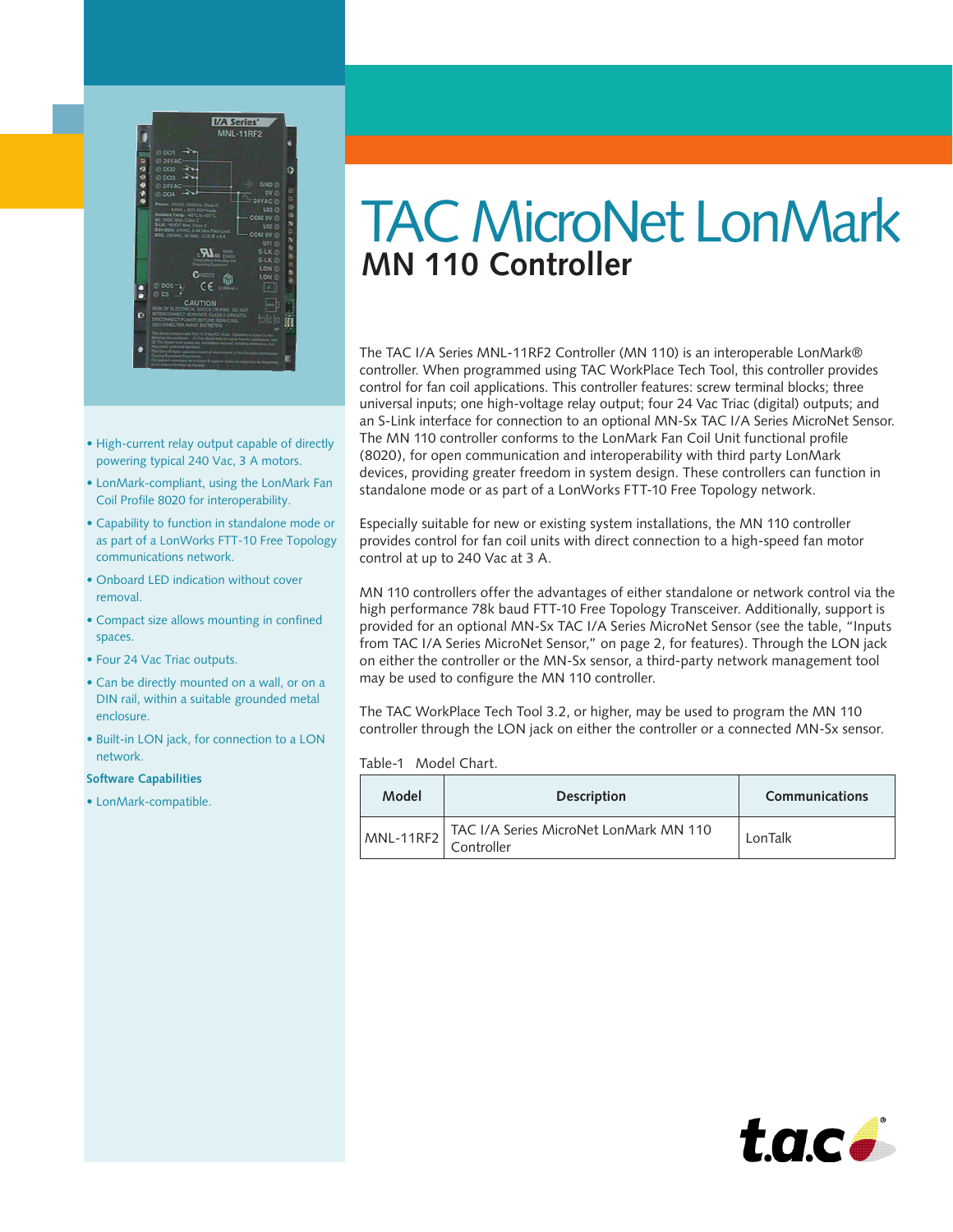| Inputs                     | <b>Description</b>                                                                              | <b>MN-Sx Sensor</b>                                                                                             |
|----------------------------|-------------------------------------------------------------------------------------------------|-----------------------------------------------------------------------------------------------------------------|
| Space Temperature          | 32 to 122 °F (0 to 50 °C)                                                                       | MN-S1, MN-S1HT, MN-S2, MN-S2HT, MN-S3,<br>MN-S3HT, MN-S4, MN-S4HT, MN-S4-FCS,<br>MN-S4HT-FCS, MN-S5 and MN-S5HT |
| Space Humidity             | 5 to 95% RH, Non-condensing                                                                     | MN-S1HT, MN-S2HT, MN-S3HT, MN-S4HT,<br>MN-S4HT-FCS, and MN-S5HT                                                 |
| Adjustable Setpoint        | 40 to 95 °F (4 to 35 °C)                                                                        | MN-S3, MN-S3HT, MN-S4, MN-S4HT, MN-S4-<br>FCS, MN-S4HT-FCS, MN-S5, and MN-S5HT                                  |
| Override Pushbutton        | For standalone occupancy<br>control or remote status<br>monitoring of local status<br>condition | MN-S2, MN-S2HT, MN-S3, MN-S3HT, MN-S4,<br>MN-S4HT, MN-S5, and MN-S5HT                                           |
| Fan Operation and<br>Speed | Fan mode selection: On, Speed<br>(Low/Medium/High), or Auto                                     | MN-S4, MN-S4HT, MN-S4-FCS, MN-S4HT-<br>FCS, MN-S5, and MN-S5HT                                                  |
| System Mode                | System mode selection: Heat,<br>Cool, Off, or Auto                                              | MN-S4, MN-S4HT, MN-S5, and MN-S5HT                                                                              |
| <b>Emergency Heat</b>      | Emergency heat mode selection:<br>Enable or Disable                                             | MN-S5 and MN-S5HT                                                                                               |

#### Table-2 Inputs from MN-Sx TAC I/A Series MicroNet Sensor.

# **Communications**

## **LonWorks Networks**

A LonWorks communications network uses an FTT-10 Free Topology configuration. Controllers on a LonWorks network can communicate with each other in a peer-to-peer fashion. A LonWorks network has a communications speed of 78k baud, using unshielded, twisted-pair cabling, with connections that are not polarity sensitive.

# **S-Link**

A Sensor Link (S-Link) communications wiring provides power and a communication interface for an MN-Sx TAC I/A Series MicroNet sensor. The various MN-Sx sensors can provide room temperature, room humidity, setpoint adjustment, and occupancy override. This connection uses two-wire, unshielded cable and is not polarity sensitive. Maximum wire length allowed between a controller and an TAC I/A Series MicroNet Sensor is 61 m (200 ft).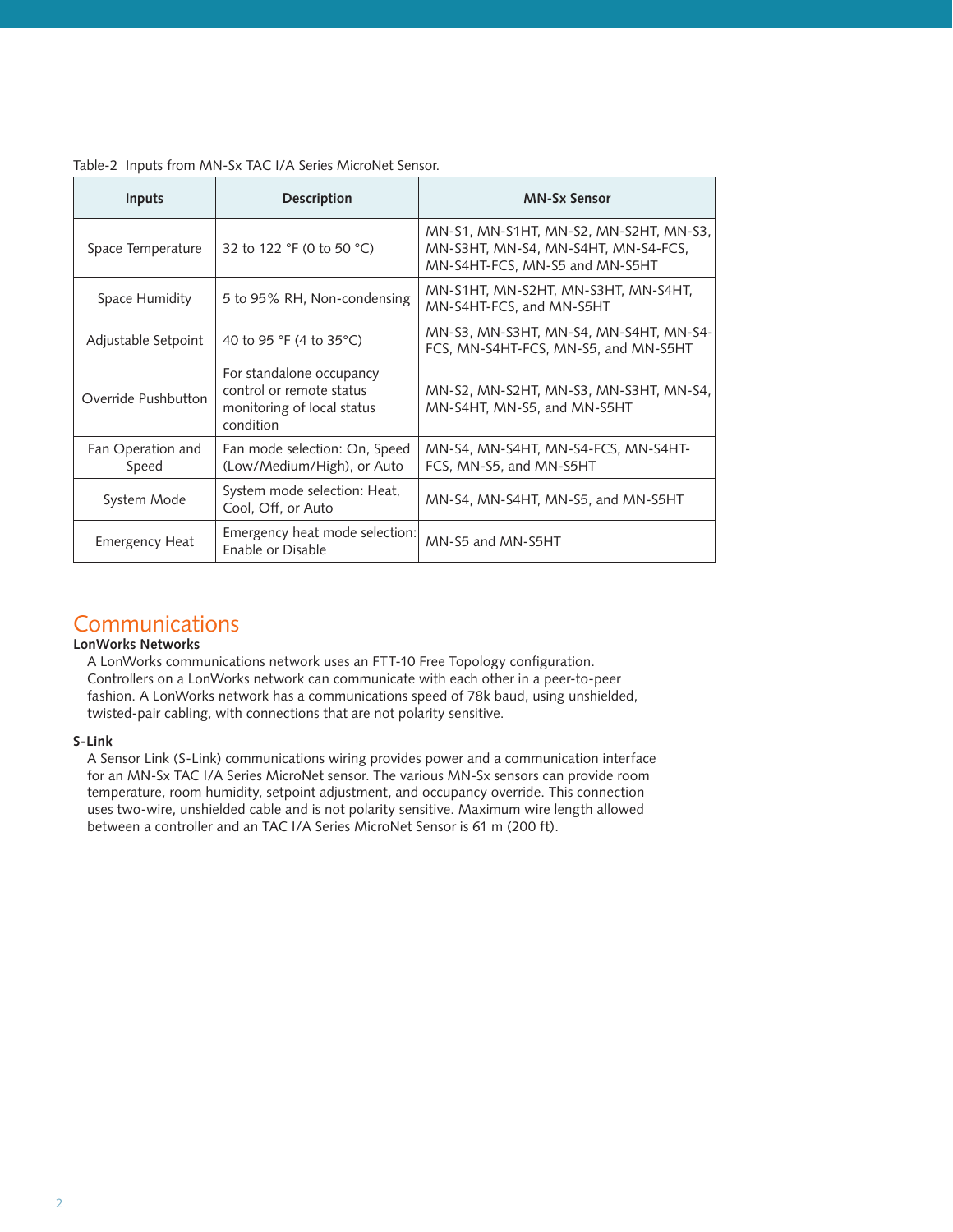# **SPECIFICATIONS**

# **Hardware Specifications**

#### **Dimensions**

107 mm high x 154.9 mm wide x 50 mm deep (4.2" x 6.1" x 2").

## **Enclosure**

Molded ABS plastic case. Fire resistant to UL94VO.

#### **Power Supply Input**

24 Vac +25/-15%, 50/60 Hz.

#### **Maximum Power Consumption**

18.1 VA @ 24 Vac, 50/60 Hz (8.5 VA plus maximum DO1-DO4 total load of 0.4 A or 9.6 VA).

#### **Surge Immunity Compliance**

ANSI C62.41 (IEEE-587, Category A & B).

#### **Mounting**

Wall or 35 mm DIN rail, within a suitable grounded metal enclosure.

# **Agency Listings**

## **FCC**

Class B.

#### **UL**

UL-873 (File #E9429) Recognized Component.

UL Recognized Canadian Component.

#### **Australian**

Meets requirements to bear the C-Tick Mark.

#### **European Community – EMC Directive 89/336/EEC**

EN61326.

**Low-Voltage Directive – 73/23/EEC** EN60730-1.

#### **Mounting**

Wall or 35 mm DIN rail, within a suitable grounded metal enclosure.

# **Ambient Limits**

**Operating Temperature** -40 to 55 °C (-40 to 131 °F).

**Shipping and Storage Temperature** -40 to 71 °C (-40 to 160 °F).

#### **Humidity**

0 to 95% RH, non-condensing.

#### **Wiring Terminals**

Screw terminal blocks. Low voltage screw terminals (all except DO5 and C5) accept one 0.823 mm2 (AWG #18) or smaller wire.

# **Universal Inputs (3)**

Universal Input characteristics are software-configured to respond to one of the following input types:

#### **10K Thermistor with 11K Shunt Resistor**

Sensor operating range 4 to 60 °C (40 to 140 °F), TAC model TSMN-57011- 850 series or equivalent (for sensing space temperature).

# **Resistive**

1K ohm (130 to 950 ohm setpoint adjuster).

#### **Analog Voltage**

Range 0 to 5 Vdc.

#### **Analog Current**

Range 4 to 20 mA.

#### **Digital**

Dry switched contact (for occupancy state).

#### **Mains-Rated Relay Output (1)**

3 A maximum at 240 Vac, cos  $\varnothing$  = 0.4. Form A (SPST — normally open).

# **Triac Outputs (4)**

Digital outputs for switching 24 Vac (0.4 A or 9.6 VA maximum total load for DO1-DO4 @ 24 Vac).

#### **WARNING:**

This controller is not suitable for exposed mounting on a wall or panel, or in any other easily accessible place due to the possibility of personal contact with the mains terminals. It must be mounted inside a suitable grounded metal enclosure.